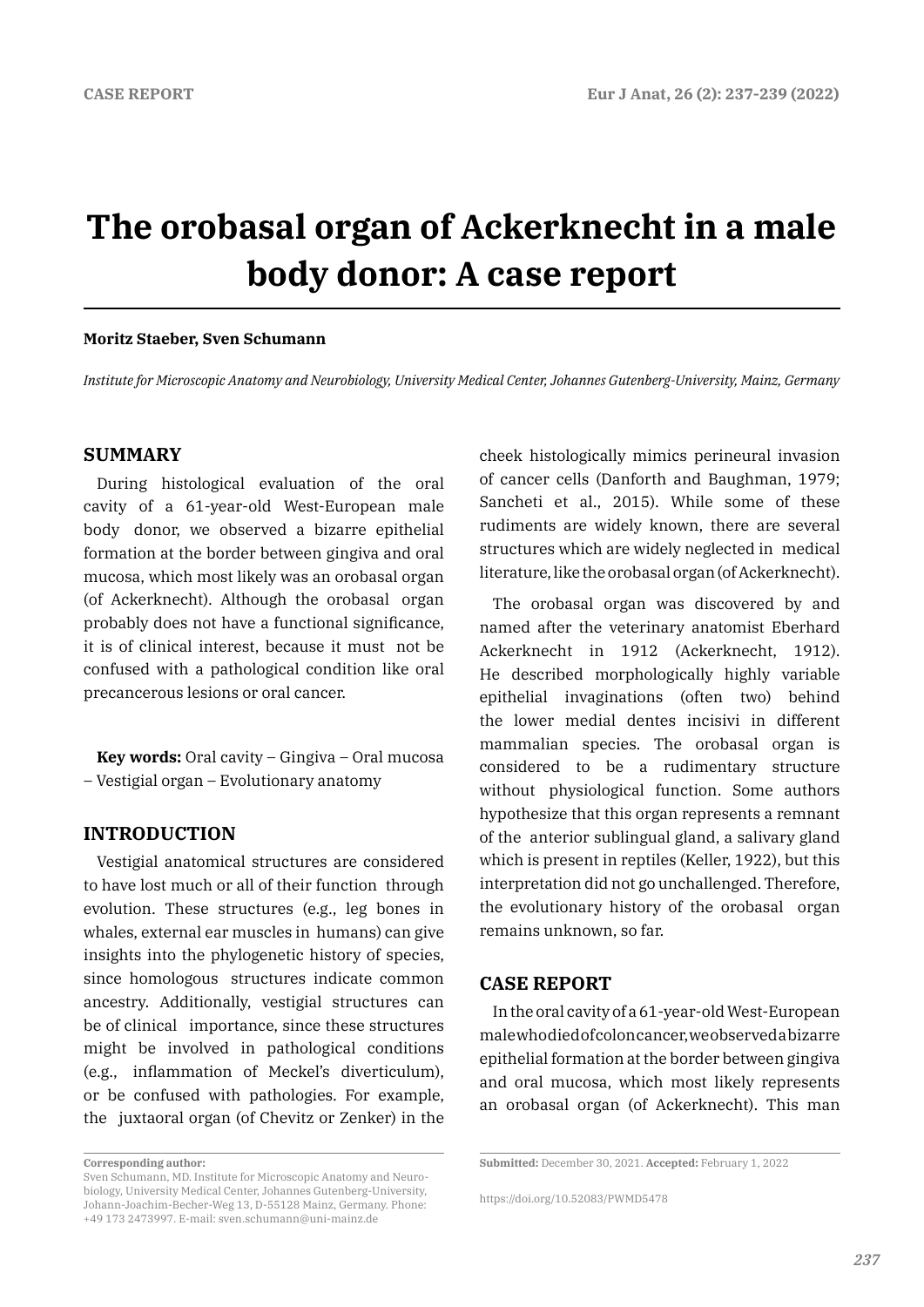was part of the body donation program of the Anatomical Institutes of the Johannes Gutenberg-University, Mainz, Germany. He donated his body voluntarily for medical education and research in accordance with common donation procedures for anatomical bequests in Germany. The body had been preserved via arterial perfusion with a formaldehyde solution and subsequent formaldehyde immersion within a humidity chamber. For histological examination, oral tissue was dissected and embedded in paraffin. Serial sections were stained with hematoxylin and eosin. No earlier oral pathologies were known in this patient.

In the present case, we observed an approximately 1.5 mm high (from luminal to basal) and 0.6 mm long bell-shaped epithelial body which pierced into the lamina propria at the border between

the lingual gingiva (LG) behind the lower medial incisors and the oral mucosa (OM) of the floor of the mouth (Fig. 1). The estimated thickness of the epithelial body in serial sections was 0.5 mm. The epithelial body consisted out of non-keratinized stratified squamous cells. No signs of epithelial cell degeneration, keratinization or secretion were visible. We observed an intact basement membrane around this structure. Serial sections did not show a lumen within this structure, but on the mucosal surface a small pit was formed. Within the lamina propria, we did not observe greater nerve fibers or sensory bodies in direct vicinity of this structure.

## **COMMENTS**

Because of its special morphology and localization, this structure most likely is a case



**Fig. 1.-** Hematoxylin-eosin-stained section of the putative orobasal organ (of Ackerknecht) (within the ellipse) at the border between the lingual gingiva (LG) and the oral mucosa (OM). Bar =  $250 \mu m$ .